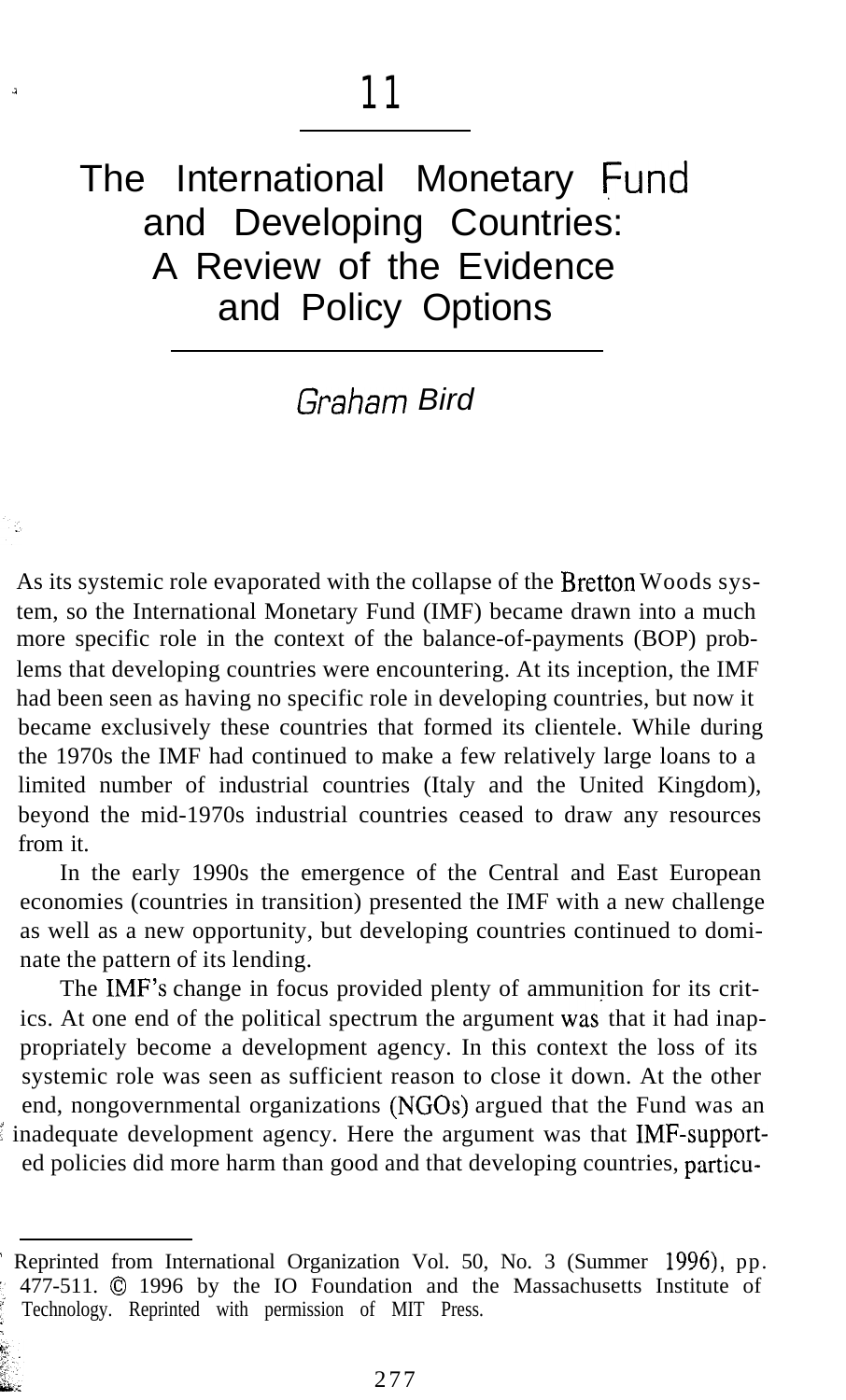larly the poorest of them, would be better off without it. During 1994 year of the IMF's fiftieth anniversary, NGOs put together a coalition claim-<br>ing that "Fifty Years Is Enough."

: i i

In the same year the Bretton Woods Commission, under the chairmanship of Paul Volcker, also suggested that the IMF's continuing involvement" in developing countries was in many ways unfortunate and misplaced and that it might be sensible at some stage to consider merging the Fund's lend- $\frac{1}{2}$ ing operations with those of the World Bank.

Mexico's economic crisis in early 1995 gave further fuel to the debate ' over the IMF's role in developing countries. Some saw the crisis as additional evidence of the deficiencies of IMF conditionality; others saw it as ' justification for increasing the lending capacity of the Fund; and still others saw it as reason for leaving private capital markets and governments to sort In the intervention of any outside agency.<br>
At their meeting in June 1995 the Group of 7 (G-7) leaders urged the things out on their own without the intervention of any outside agency.

introduction of a new emergency financing mechanism (EFM) to  $\text{prov}_{\text{ide}}$ rapid-response finance in Mexico-type situations. But this was to financed by doubling the size of the general arrangements to borrow  $(GAR)$ ; rather than by increasing IMF quotas. In terms of quotas and special drawing rights (SDRs), the G-7 merely recommended that the existing state of affairs be reviewed. Less ambiguously, however, the leaders argued for strong IMF conditionality and for the Fund to return to its core concern of macroeconomic policy.

There is then no shortage of policy proposals with respect to the Fund's future role in developing countries. However, the scholarly basis for many of these is often rather superficial. In this chapter I attempt to provide a more measured review and analysis of the part played by the IMF in developing countries as both a BOP financing and adjustment organization. To do this I survey and draw on the large amount of economic research that is now available. I do not set out to provide a fully comprehensive treatment of this literature, nor do I seek to cover the growing bodies of research into the politics of economic adjustment and the political economy of economic reform, although I allude to both from time to time.

Moreover, as a survey of the IMF and developing countries, I gloss over some important issues. IMF policies and decisions represent the outcome of a complex negotiating process involving various elements of the Fund's management and executive board. The executive board represents different points of view reflecting different political interests. The IMF is clearly not a unified actor. Having said this, however, and for an institution of its size and complexity, reasonably well-defined policies do emerge, especially in the context of its dealings with developing countries, and this probably legitimizes the generalizations that follow.

An additional complication is that individual developing countries dif-

fer widely. They face different economic problems, differences in the scope for economic adjustment, and differences in the domestic political context within which adjustment is pursued (or not pursued). They possess different degrees of creditworthiness and experience differences in their appeal to aid donors. Furthermore, they have different degrees of political, military, and strategic importance and may be more, or less, familiar with the way in which the IMF operates. The nexus of support for them within the executive board of the IMF will therefore vary from case to case. All of this leaves plenty of room for studying the details of dealings between individual developing countries and the IMF. Again, however, the focus here is much broader, attempting to extract generalizations from which policy conelusions may be drawn.

I begin by providing a brief account of IMF involvement in developing countries, which shows the twin roles of the Fund as both a financing and an adjustment agency. In subsequent sections I examine each of these roles in turn and show the principal deficiencies that have emerged. In the final section I suggest a policy approach designed to help remedy these deficiencies comprising proposals that are rather different from those advocated by the G-7 leaders at the Halifax summit in 1995.

#### **The IMF and Developing Countries: Country and Policy Coverage**

### *IMF Lending: Size and Pattern*

That the IMF has become heavily involved with developing countries is beyond question. Looking first at the breadth of country coverage, Tables 11 .l and 11.2 show the overall size and pattern of lending to developing countries. At the beginning of the 1980s it was most heavily involved in lending to African and Asian developing countries; but the debt crisis radically changed the picture. The highly indebted countries of Latin America now became major users of IMF financing while loans to Africa actually fell. However, while the Fund continued to be involved with highly indebted developing countries throughout the rest of the 198Os, the surge of lending in the early 1980s turned out to be temporary. For almost the entire period beyond 1986 net IMF credit to developing countries was negative.

A number of other features of IMF lending to developing countries noteworthy. First, Table 11.3 reveals large swings in the use of individual facilities, particularly the extended fund facility (EFF). This had been the facility under which most of the additional lending to Latin America took place in the early 1980s. By 1987, however, there was only one EFF arrangement. Although the EFF became more popular after 1987, a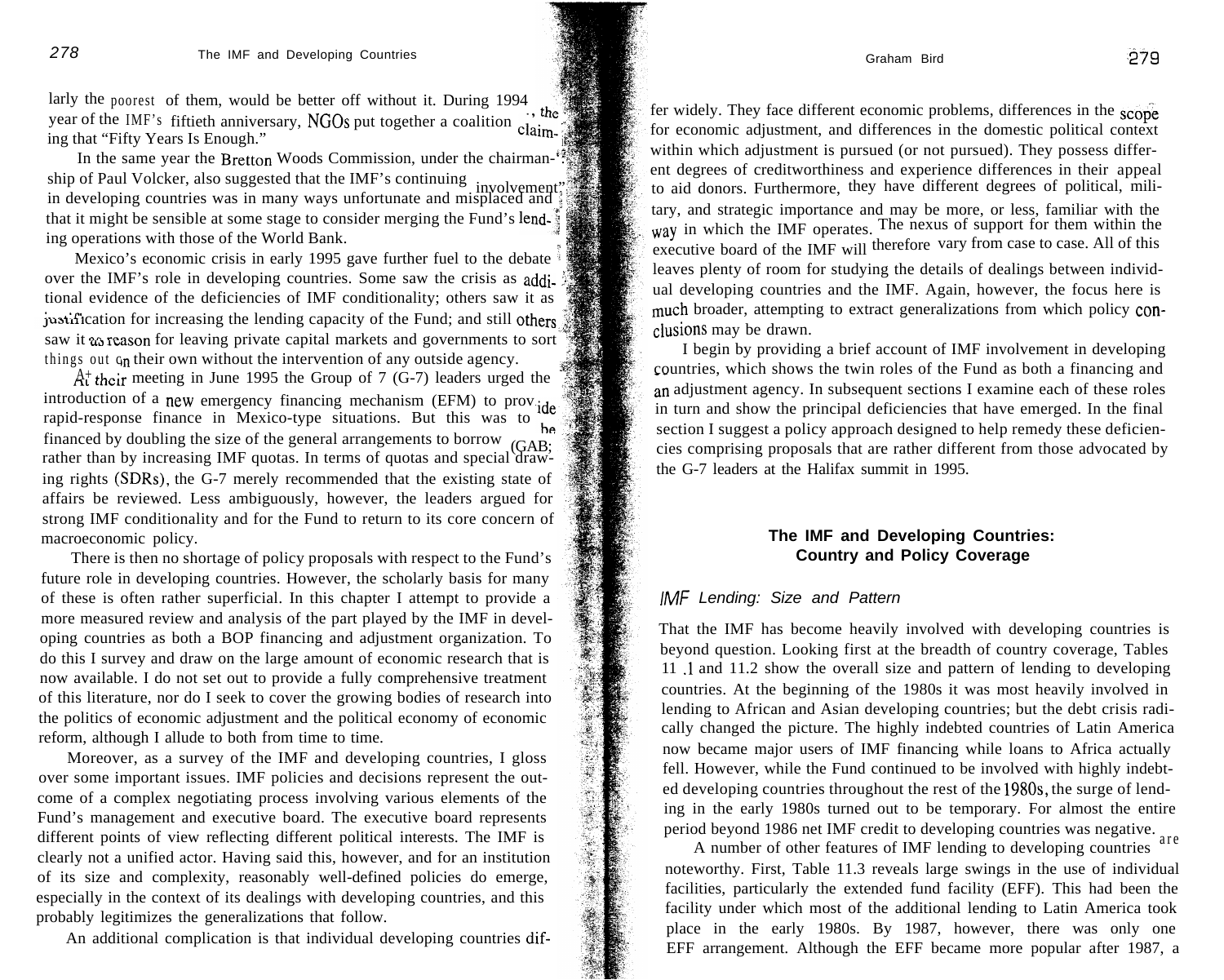| Table 11.1 | Developing Countries: Net Credit from the International<br>Monetary Fund 1982-87 (in billions of U.S. dollars) <sup>a</sup> |  |
|------------|-----------------------------------------------------------------------------------------------------------------------------|--|
|            |                                                                                                                             |  |

|                              | 1982 | 1983        | 1984 | 1985                     | 1986   | 1987   |
|------------------------------|------|-------------|------|--------------------------|--------|--------|
| Developing<br>Countries      |      |             |      |                          |        |        |
| By region                    | 6.9  |             |      |                          |        |        |
| Africa                       | 2.0  | 11.0<br>1.3 | 4.7  | 0.3                      | $-2.2$ | $-4.7$ |
| Asia                         | 2.3  |             | 0.6  | 0.1                      | $-1.0$ | $-1.1$ |
| Middle East and              |      | 2.5         | 0.3  | $-1.0$                   | $-0.9$ | $-2.4$ |
| Europe                       | 1.2  |             |      |                          |        |        |
| Western Hemisphere           | 1.5  | 1.1         | 0.5  | $-0.2$                   | $-0.5$ | $-0.4$ |
| Sub-Saharan<br>Africa        | 0.7  | 6.1         | 3.4  | 1.5                      | 0.1    | $-0.8$ |
|                              |      | 1.3         | 0.5  |                          | $-0.4$ | $-0.5$ |
| By predominant export        |      |             |      |                          |        |        |
| Fuel                         | 0.2  | 1.7         | 1.3  |                          | 0.8    | 1.0    |
| Nonfuel exports              | 6.7  | 9.3         | 3.5  | 0.3                      | $-3.0$ | $-5.7$ |
| Manufactures                 | 3.6  | 4.7         | 3.0  | $-0.6$                   | $-1.0$ | $-4.0$ |
| Primary products             | 1.2  | 3.4         | 0.6  | 1.1                      | $-0.5$ | $-0.3$ |
| Services and private         |      |             |      |                          |        |        |
| transfers                    | 0.6  | 0.6         |      | $-0.2$                   | $-0.6$ | $-0.6$ |
| Diversified export base      | 1.5  | 0.5         |      | $\overline{\phantom{a}}$ | $-1.0$ | $-0.8$ |
| By financial criteria        |      |             |      |                          |        |        |
| Net creditor countries       |      |             |      |                          |        |        |
| Net debtor countries         | 6.9  | 11.0        | 4.7  |                          | ۰.     |        |
| Market borrowers             | 2.0  |             |      | 0.3                      | $-2.2$ | $-4.7$ |
| Official<br><b>borrowers</b> | 1.8  | 5.9         | 4.0  | 1.2                      | 0.6    | $-1.8$ |
| Countries with               |      | 1.6         | 0.3  | $-0.2$                   | $-1.0$ | $-0.8$ |
| debt-servicing<br>recent     |      |             |      |                          |        |        |
| difficulties                 | 4.0  |             |      |                          |        |        |
| Countries without            |      | 7.9         | 3.8  | 1.7                      | $-1.0$ | $-1.8$ |
| debt-servicing               |      |             |      |                          |        |        |
| difficulties                 |      |             |      |                          |        |        |
|                              | 2.9  | 3.1         | 0.9  | $-1.4$                   | $-1.2$ | $-2.9$ |
| Miscellaneous Groups         |      |             |      |                          |        |        |
| Small low-income             |      |             |      |                          |        |        |
| economies                    | 1.0  | 1.2         | 0.2  | $-0.2$                   | $-0.9$ | $-0.6$ |
| Fifteen heavily indebted     |      |             |      |                          |        |        |
| countries                    | 2.2  | 6.3         | 3.3  | 1.6                      | $-0.2$ | $-1.3$ |
| Least developed countries    |      |             |      | $-0.1$                   | $-0.3$ |        |
| Countries in Transition      |      |             |      |                          |        |        |
|                              |      |             |      | $-0.3$                   | $-0.5$ | $-1.1$ |

*Sources:* International Monetary Fund (IMF). *World Economic Outlook.* Washington, D.C.: May 1991, May 1992, May 1993, and October 1994.

*Note:* a. Includes net disbursements from programs under the general resources account trust fund, structural adjustment facility, and enhanced structural adjustment facility. The data are on a transaction basis, with conversions to U.S. dollar values at annual exchange rates. Converted to U.S. dollar values at end of period exchange rates.

relatively large proportion of total Fund arrangements now began to take the form of credits to low-income countries under the newly created structural adjustment facility (SAF) and enhanced structural adjustment facility (ESAF). While structural adjustment lending contributed to the widening influence of the Fund, SAF and ESAF arrangements accounted for only a

**Table 11.2 Developing Countries: Net Credit from the International Monetary Fund 1988-93 [in billions of U.S. dollars)a**

|                              | 1988                     | 1989   | 1990   | 1991   | 1992   | 1993 <sub>b</sub> |
|------------------------------|--------------------------|--------|--------|--------|--------|-------------------|
| Countries<br>Developing      |                          |        |        |        |        |                   |
| By region                    | $-4.1$                   | $-1.5$ | $-1.9$ | 1.1    | $-0.2$ | 1.0               |
| Africa                       | $-0.3$                   | 0.1    | $-0.6$ | 0.2    | $-0.2$ | 1.1               |
| Asia                         | $-2.4$                   | $-1.1$ | $-2.4$ | 1.9    | 1.3    | 0.7               |
| Middle East and              |                          |        |        |        |        |                   |
| Europe                       | $-0.5$                   | $-0.2$ | $-0.1$ |        | 04     |                   |
| Western Hemisphere           | $-0.9$                   | $-0.2$ | 1.2    | $-1.0$ | $-1.6$ | $-0.8$            |
| Sub-Saharan<br>Africa        | $-0.2$                   | $-0.4$ | $-0.3$ |        |        | $-0.1$            |
| By predominant export        |                          |        |        |        |        |                   |
| Fuel                         |                          | 2.0    | 2.7    | 0.3    | $-1.3$ | $-1.0$            |
| Nonfuel exports              | $-4.1$                   | $-3.5$ | $-4.6$ | 0.8    | 1.2    | 2.1               |
| <b>Manufactures</b>          | $-2.9$                   | $-2.6$ | $-2.6$ | 1.3    | 1.1    | ana.              |
| Primary products             | $-0.4$                   | $-1.0$ | $-0.9$ | $-0.8$ | $-0.4$ | $\mathbf{1}$ .0   |
| Services and private         |                          |        |        |        |        |                   |
| transfers                    | $-0.6$                   | 0.2    | $-0.4$ | 0.3    | 0.3    | 0.3               |
| Diversified export base      | $-0.3$                   | $-0.1$ | $-0.7$ | 0.1    | 0.1    | 0.8               |
| By financial criteria        |                          |        |        |        |        |                   |
| Net creditor countries       | $\overline{\phantom{a}}$ |        | مسم    |        |        |                   |
| Net debtor countries         | $-41$                    | $-1.5$ | $-1.9$ | 1.1    | $-0.2$ | 1.0               |
| Market<br><b>borrowers</b>   | $-1.4$                   | 0.2    | 0.7    | $-1.2$ | $-1.6$ | $-0.3$            |
| Official<br><b>borrowers</b> | $-0.8$                   | $-0.2$ | $-1.1$ | 0.3    | 0.3    | $-0.1$            |
| Countries with recent        |                          |        |        |        |        |                   |
| debt-servicing               |                          |        |        |        |        |                   |
| difficulties                 | $-1.3$                   | $-0.5$ | 0.4    | $-1.0$ | $-1.8$ | $-0.3$            |
| Countries without debt-      |                          |        |        |        |        |                   |
| servicing difficulties       | $-2.8$                   | $-1.0$ | $-2.3$ | 2.1    | 1.6    | 1.3               |
| Miscellaneous Groups         |                          |        |        |        |        |                   |
| Small low-income             |                          |        |        |        |        |                   |
| economies                    | $-0.3$                   |        | $-0.6$ | 0.4    | 0.2    | 0.1               |
| Fifteen heavily indebted     |                          |        |        |        |        |                   |
| countries                    | $-1.4$                   | $-0.8$ | 06     | $-1.4$ | $-1.8$ | $-0.8$            |
| Least developed countries    | $-0.2$                   | $-0.3$ | $-0.4$ | 0.1    | 0.2    |                   |
|                              |                          | $-0.9$ | 0.1    | 3.5    | 1.7    | 2.1               |
| Countries in Transition      | $-0.9$                   |        |        |        |        |                   |

*Sources:* International Monetary Fund (IMF). *World Economic Outlook.* Washington, DC.: May 1991, May 1992, May 1993, and October 1994.

*Notes:* a. Includes net disbursements from programs under the general resources account, trust fund, structural adjustment facility, and enhanced structural adjustment facility. The data are on a transaction basis, with conversions to U.S. dollar values at annual exchange rates. Converted to U .S . dollar values at end of period exchange rates.

b. Figures for 1993 are estimates.

small fraction of the total amount of Fund lending, which remained dominated by a small number of relatively large loans to big middle-income developing countries such as Brazil and Mexico.

Significant changes in the use of other lending facilities also occurred. The Fund's compensatory (and latterly contingency) facility had been an important source of finance to developing countries in the mid-1970s, and

**.j ,r . . .**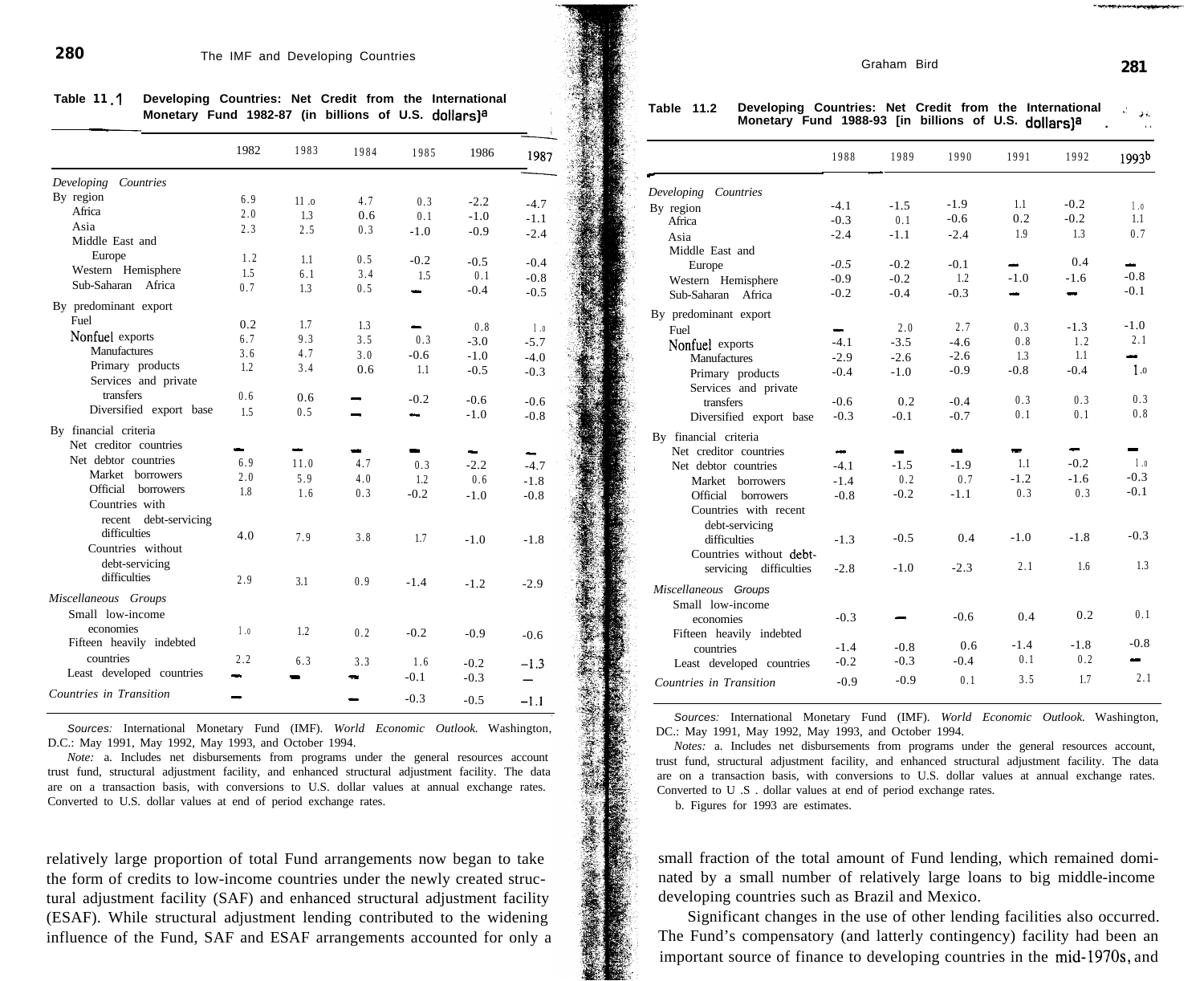**Table 11.3 International Monetary Fund Arrangements in Effect in the . Financial Years Ended 30 April 1975-95, by Facility Typea**

|                   |     | Standby           |                | <b>EFF</b> |     | <b>SAF</b> |     | <b>ESAF</b> |     | Total  |  |
|-------------------|-----|-------------------|----------------|------------|-----|------------|-----|-------------|-----|--------|--|
| Financial<br>Year | No. | Amt. <sup>b</sup> | No.            | Amt.       | No. | Amt.       | No. | Amt.        | No. | Amt.   |  |
| 1975              | 12  | 337               |                |            |     |            |     |             | 12. | 337.   |  |
| 1976              | 17  | 1,159             | $\overline{c}$ | 284        |     |            |     |             | 19  | 1,443  |  |
| 1977              | 17  | 4,673             | 3              | 802        |     |            |     |             | 20  | 5,475  |  |
| 1978              | 19  | 5.075             | 3              | 802        |     |            |     |             | 22  | 5,877  |  |
| 1979              | 15  | 1,033             | 5              | 1,611      |     |            |     |             | 20  | 2,643  |  |
| 1980              | 22  | 2,340             | 7              | 1,463      |     |            |     |             | 29  | 3,803  |  |
| 1981              | 22  | 5,331             | 15             | 5,464      |     |            |     |             | 37  | 10.795 |  |
| 1982              | 23  | 6,296             | 12             | 9.910      |     |            |     |             | 35  | 16,206 |  |
| 1983              | 30  | 9,464             | 9              | 15,561     |     |            |     |             | 39  | 25,025 |  |
| 1984              | 30  | 5,448             | 5              | 13,121     |     |            |     |             | 35  | 18,569 |  |
| 1985              | 27  | 3,925             | 3              | 7,750      |     |            |     |             | 30  | 11,675 |  |
| 1986              | 24  | 4,076             | 2              | 831        |     |            |     | سمه         | 26  | 4,907  |  |
| 1987              | 23  | 4,313             |                | 750        | 10  | 327        |     |             | 34  | 5,391  |  |
| 1988              | 18  | 2,187             | $\overline{c}$ | 995        | 25  | 1,357      | -   | ⊷           | 45  | 4,540  |  |
| 1989              | 14  | 3,054             | $\overline{2}$ | 1,032      | 23  | 1,566      | 7   | 955         | 46  | 6,608  |  |
| 1990              | 19  | 3.597             | $\overline{4}$ | 7.834      | 17  | 1,110      | 11  | 1,370       | 51  | 13,911 |  |
| 1991              | 14  | 2,703             | 5              | 9,597      | 12  | 539        | 14  | 1.813       | 45  | 14,652 |  |
| 1992              | 22  | 4,833             | 7              | 12,159     | 8   | 101        | 16  | 2,111       | 53  | 19,203 |  |
| 1993              | 15  | 4.490             | 6              | 8,569      | 3   | 83         | 22  | 2,137       | 45  | 15,279 |  |
| 1994              | 16  | 1.131             | 6              | 4,504      | 3   | 80         | 22  | 2,713       | 47  | 8,428  |  |
| 1995              | 19  | 13,190            | 9              | 6,840      |     | 49         | 27  | 3,306       | 56  | 23,385 |  |

International Monetary Fund. 1993. *IMF Annual Report, 1995.* Washington, D.C.: International Monetary Fund.

Notes: a. EFF = extended fund facility;  $SAF =$  structural adjustment facility; ESAF = enhanced structural adjustme,nt facility. Includes arrangements where the three-year commitment period has expired but the third annual arrangement remains in effect (three cases in 1991 and two cases in 1992). The committed amounts exclude these cases. Includes previ ously committed under SAF arrangements that were replaced by ESAF arrangements.

b. In millions of special drawing rights  $(SDRs)$ .

even as late as 1982 drawings under the compensatory financing facility (CFF) accounted for about 30 percent of total IMF purchases. But following changes in its design in 1982, which had the effect of making it a high-conditionality facility, the CFF became much less heavily used, and by 1990 drawings under the remodeled compensatory and contingency financing facility (CCFF) were less than SDR  $0.1$  billion.1 The Fund's buffer stock financing facility (BSFF) has been used even less.

While the data in Table 11.2 suggest that the number of arrangements has increased steadily since the mid- 1980s this gives a misleading impression of the number of countries involved with the IMF. A significant feature of IMF lending to developing countries is the recidivist tendencies of many

borrowers-a tendency most pronounced among but by no means limited to low-income countries. Developing countries have often had credit outstanding from the Fund for as many as fifteen consecutive years and, in some cases, have had such an outstanding balance for almost thirty years.2 The long-term involvement of the IMF in many developing countries calls into question the temporary and revolving character of IMF lending envisaged in its Articles of Agreement.

But how should the IMF respond to such long-term involvement? Two opposing responses are possible. The first argues that its Articles of Agreement remain appropriate and that measures should be taken to shorten the duration of IMF involvement. The second argues that the nature of the problems faced by developing countries requires the Fund to adopt a longer-term perspective than was envisaged when the Articles of Agreement were originally drafted. In this context the word "temporary" needs to be interpreted as meaning "nonpermanent" rather than "shortterm."

But if the IMF is to make resources available to developing countries in support of longer-term adjustment as well as shorter-term stabilization, is its existing array of facilities appropriate? What is the logic behind the Fund's portfolio of lending windows, and is there not scope for rationalization? We return to this issue later.

#### *Policy Coverage*

i.3**\***

**ii,, .&\_,**

> $\mathcal{F}_2$  $:$   $\cdot$

> > $\sim$  extra

:J,-; ,\*! ' The IMF exerts an important influence over the design of economic policy in countries that turn to it for financial assistance. This influence is at its strongest in areas where the IMF stipulates preconditions and prior actions or where there are quantified performance criteria. The IMF therefore has a powerful say on the exchange rate, domestic credit creation, interest rates, and fiscal imbalances. But it will also have to approve a much wider range of policies within the context of the "letter of intent" signed by the relevant borrowing government. In particular, in the context of its ESAF, the IMF also has become involved in structural conditionality covering pricing policy, trade liberalization, privatization, the structure of taxes and government expenditure, as well as the reform of the financial sector. Such structural provisions have acquired the status of performance criteria in about 40 percent of SAF and ESAF arrangements, and this has served to accentuate the trend toward increasing conditionality. Whereas during 1968-77 standby arrangements had on average included fewer than six performance criteria, by 1984-87 this had increased to more than nine.3 The trend has been further emphasized by more recent moves toward social conditionality under which the Fund seeks to offset the effects of adjustment programs on "vulnerable groups ."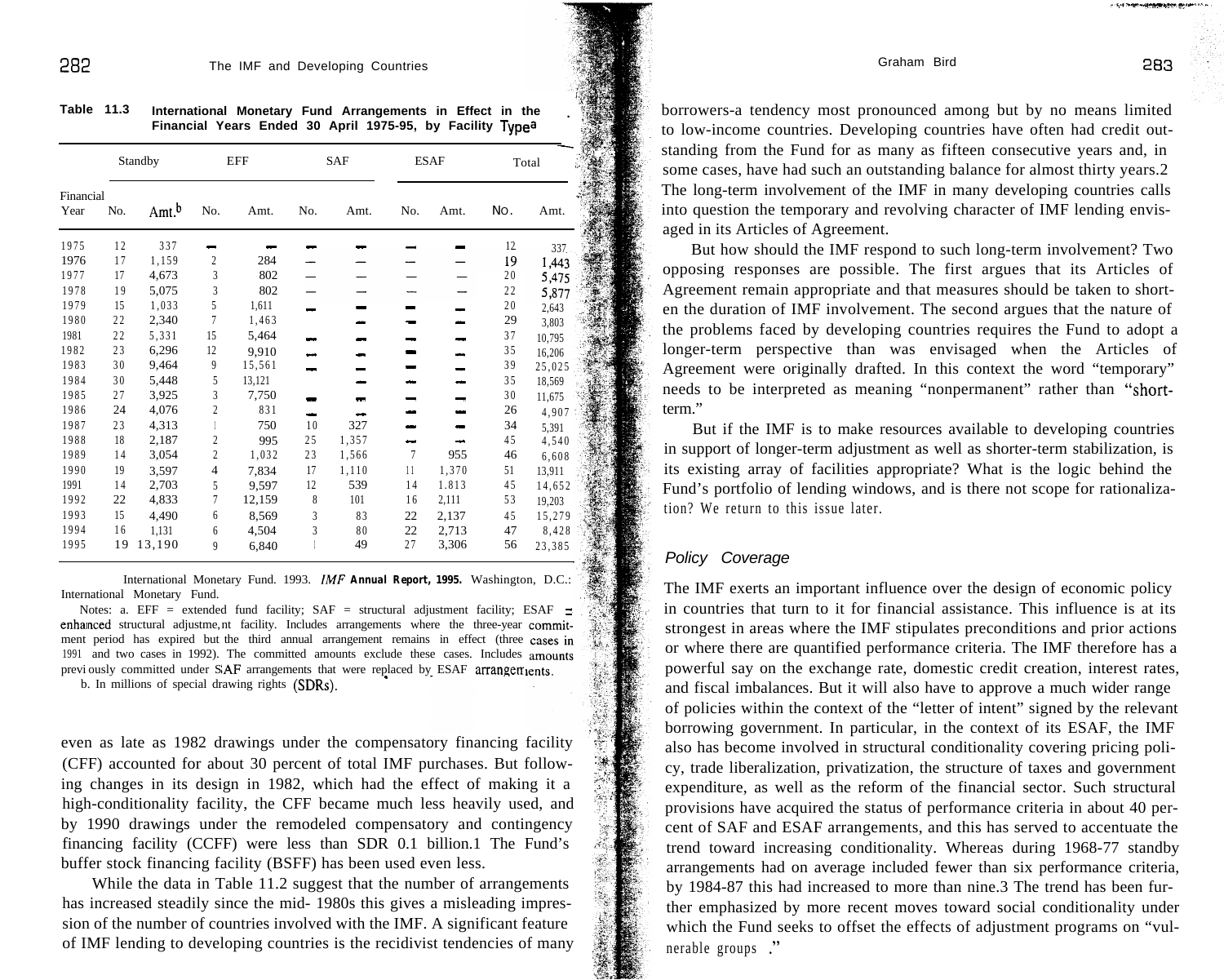Other potential indicators of IMF involvement in the design of economic policy in developing countries are less easy to quantify because of lack of data. It is therefore difficult to comment with authority on the depth of the Fund's policy involvement, since the details of programs generally are not published. To observe that credit ceilings are an ever-present performance criterion only tells part of the story. How restrictive are the ceilings, and how much more restrictive are they than those that might have been set by governments outside the influence of the Fund?

#### **Explaining Fund Lending to Developing Countries**

In order for the IMF to provide financial support to a member country, two sets of circumstances have to coexist. First, the country has to demand a loan, and, second, the Fund has to be willing to supply it. In a significant sense, however, the demand side is more important, since the IMF cannot volunteer loans; it can only respond either positively or negatively to requests from members.

Generally speaking, demand may be expected to vary with the state of a country's BOP and the availability (and cost) of alternative sources of finance. This is essentially what is found. 4 Periods of relatively heavy use of IMF credit by developing countries coincide with deteriorating BOP performance and falling creditworthiness. Furthermore, poorer developing countries, where BOP deficits are more severe and creditworthiness is lower, have a more persistent demand for Fund credit than do middleincome countries where the BOP and creditworthiness vary.

From time to time, however, the IMF may exert an influence over the amount of lending by reforming its facilities and by modifying conditionality. The reduced use of the CFF and CCFF in the period since 1982 surely is associated with the deliberalization of the facility that occurred. Moreover, the near abandonment of the EFF in the mid-1980s must to some extent be associated with the IMF's reservations about the effectiveness of extended arrangements-reservations that were relaxed in the late 1980s.

More detailed econometric examination of the economic characteristics of user countries confirms much of the overall picture painted above.5 Developing countries have drawn more resources from the IMF as their BOP deteriorates although the cause of the deterioration may be either excessive credit creation and rapid inflation or deteriorating terms of trade. Equally clear is the finding that the IMF is a more important source of finance for the poorer developing countries. Economic growth and development can, so it appears, wean countries away from the Fund. At an early stage of economic development, low-income countries are heavily dependent on the Fund. At an advanced stage high-income countries do not

depend on the IMF at all. And, at an intermediate stage, middle-income countries place time-variant demands on the Fund. Yet, strong inertial elements in borrowing exist: countries that have borrowed from the **Fund in the** recent past are more likely to borrow from it in the reasonably near future.

This perhaps implies some form of threshold. Below it, countries remain reluctant to borrow from the Fund even where their economic situation is weak; the costs of involving the IMF are seen as outweighing the benefits of the additional finance that will be forthcoming. Above it, however, and having once accepted IMF involvement, the costs and benefits are reassessed with the result that future Fund involvement becomes more probable. Either the perceived benefits rise or the perceived costs fall. Perhaps a significant component of the perceived cost of IMF involvement is a fixed cost that, having once been incurred, becomes irrelevant to future decision making over some specific time span.

The evidence reported above has a number of important implications for the design of future policy. First, to the extent that the BOP problems encountered by developing countries are associated with external shocks, such as movements in the terms of trade or interest rates, disengagement from the Fund in the long run will depend on reducing their vulnerability to such shocks. Second, since slow economic growth and low levels of economic development are associated with relatively heavy use of IMF resources, it is important that the interface between economic development and the balance of payments is fully acknowledged. If developing countries are to reduce their reliance on the Fund they must secure economic growth. Adjustment programs supported by the IMF therefore need to ensure that any adverse effects on long-term economic growth are minimized. Third, if there is a demand threshold that is explained by erroneous ex ante expectations concerning the nature of conditionality, these expectations need to be corrected. Otherwise the expectations may become self-fulfilling. Delaying the implementation of an appropriate adjustment strategy is likely to deepen the underlying macroeconomic disequilibrium, and this in turn implies that IMF-supported programs, when eventually adopted, will need to be stricter than they would otherwise have had to have been. Fourth, while the IMF cannot proactively offer financial support in individual circumstances, it has scope to manage the demand for its loans by modifying the facilities under which it lends as well as the nature of its conditionality.

Therefore the Fund's increasing involvement with developing countries can lead to a much more positive and constructive response than discontinuing or off-loading its lending operations. This approach seeks to explain the factors that combine to cause increases in lending, with a view to exerting an influence on them. If we know what causes developing countries to seek assistance from the Fund, we know what needs to happen to reduce demand in the future.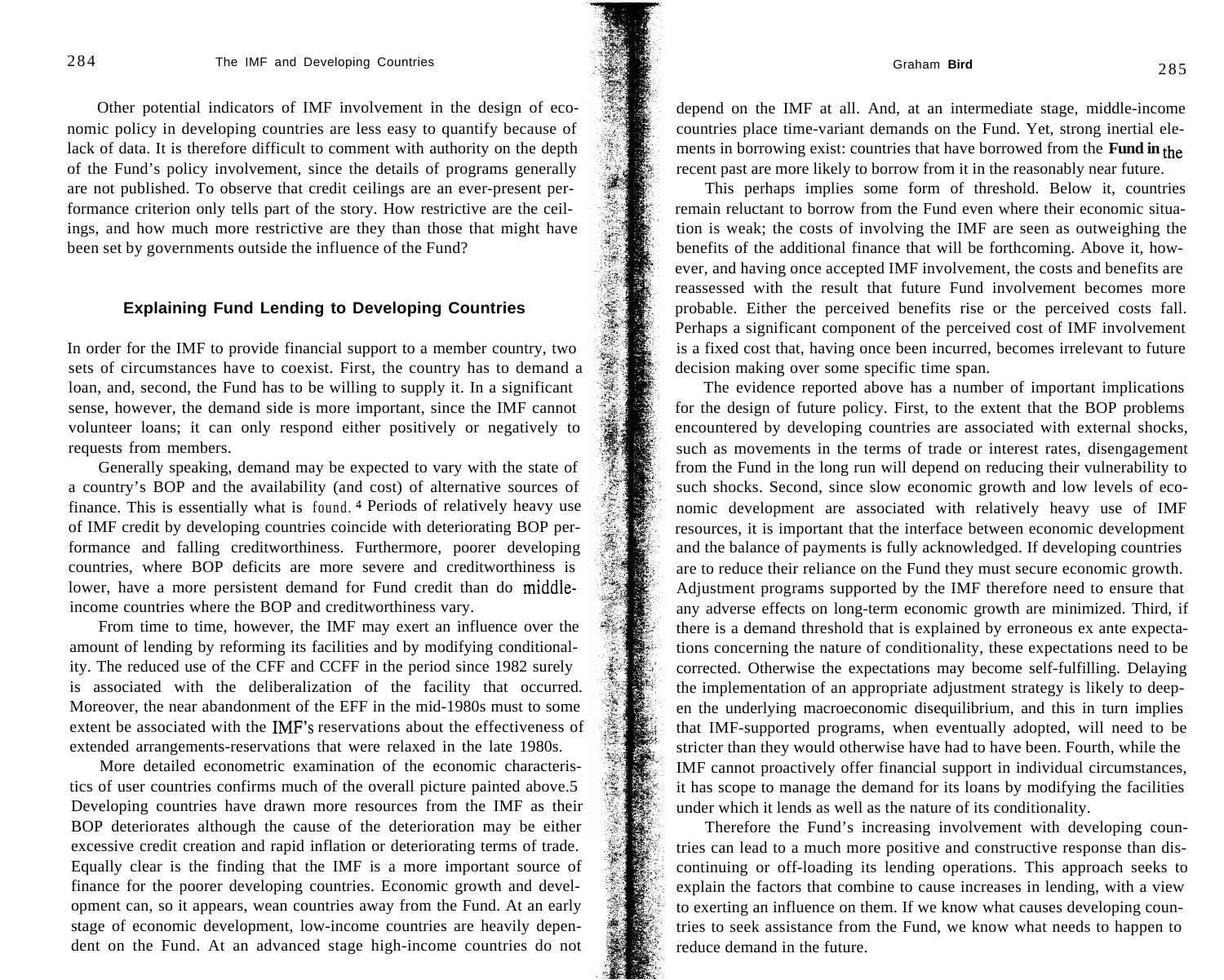#### **The IMF as a Direct and Indirect Source of External Finance: Too Little, Too Late**

If the Fund did not exist, countries' access to external finance  $would$ depend on international capital markets' perceptions of their creditworthi. ness as well as the proclivities of aid donors. Relying on commercial capital markets would not be a cause for concern if they were both efficient and equitable. Experience suggests otherwise: commercial flows are highly unstable. The feast-and-famine aspects of commercial lending during the 1970s and 1980s provide evidence for this, as do the ebbs and flows of  $\frac{188}{12}$ commercial lending to Latin America during the first half of the 1990s. .

Where such instabilities reflect the underlying economic performance of countries one might legitimately argue that capital movements are effectively policing economic policy. But much of the observed instability reflects speculation, with strong elements of contagion as problems in one country are quickly transmitted to others. Where short-term financial considerations dominate capital movements, there is little reason to believe that capital will be allocated to uses where the real rate of return is highest. <sup>I</sup>

Moreover, commercial lending may bypass countries that are viewed as uncreditworthy. Although advocates of the market mechanism see this as unlikely).<br>encouraging such countries to pursue policies that enhance their credit worthiness, others see a commercially based system as imposing severe and<br>unmanageable pressures on countries to correct BOP deficits. In this con-<br>and a consecuted about the base was aware wrent account BOP deficit. However, text markets fail because they are incomplete, and the IMF fills the gap.

The above features of commercial markets imply that the poorest countries in the world will carry a disproportionate share of the global ment burden, with damaging consequences for poverty. The alleviation of tions in the flow of credits associated with the suspension or cancellation of poverty has proved a long-standing and resilient justification for the sorts programs, it turns out that significantly more IMF finance was provided in of resource transfers that the IMF organizes. The IMF can, in principle, both provide its own resources in support of adjustment programs and galvanize additional finance from other public and private sources. Although a second of further analysis of all 266 programs negotiated with the IMF over<br>frequently downplayed in assessments of the role of the Fund in develo countries, the availability of finance is usually an effective constraint on the design of an adjustment program, and the Fund's impact on it is therefore

Much evidence suggests that developing countries use the IMF as a lender of last resort, only turning to it when all other financing options have been exhausted. The economic situation in these circumstances is usually critical with severe BOP difficulties, depleted international reserves. and **Exercise Limited direct financing would be less important were the IMF indeed** high levels of external debt. Low investment and slow economic growth are also characteristics of countries borrowing from the Fund.6

Yet why should countries put off turning to the IMF if it directly or

may prefer to avoid the apparent loss of national sovereignty associated with IMF conditionality. Even here, however, sufficiently large amounts of external finance might be expected to afford compensation. The revealed preferences of developing countries suggest, therefore, that they do not perceive the Fund as providing adequate financial support; the benefits of additional external finance via the Fund do not exceed the costs of the loss of sovereignty over economic policy, except when external finance from other sources has become exceedingly scarce.

Does then the IMF provide adequate direct financial support? The answer depends on the size of the BOP problems that countries face, on the availability of alternative sources of finance, and on the appropriate blend between financing and adjustment in dealing with BOP deficits. Conceptual ; problems in calculating the implied financing gap mean that it is difficult to measure the extent to which IMF lending is adequate. However, we can gain some insight by examining the success of IMF-backed programs relative to the amount of Fund finance provided. If a lower success rate is asso-\_ ciated with smaller amounts of financial assistance this could constitute prima facie evidence that it is the inadequacy of financing that has contributed to the low success rate (particularly as the reverse causation is

Among thirty-eight developing countries that negotiated programs with 30 percent of the base-year current account BOP deficit. **However,** when the programs are subdivided into those that were completed and those that were not (with the criterion for completion being that no more than 20 percent of the credit was left undrawn), and making allowance for interrupthe case of completed than uncompleted programs: **50** percent as opposed to 20 percent of the base-year current account deficit.7

1980-90 (excluding SAF credits that were subsequently converted into credits under the ESAF) shows that the majority of these programs (52 percent) broke down. This suggests that the limited amount of direct Fund of considerable importance. finance may be potentially significant in explaining what is a relatively unimpressive performance of IMF-backed programs in developing countries. Could more financial support from the Fund have increased the success rate?

to act as a gatekeeper, unlocking the door to capital inflows from other sources. This catalyzing role has often been treated almost as a stylized fact. Does it deserve such status? What does the theory of the capital indirectly provides a significant source of external finance? Clearly, they account of the BOP suggest, and what does the empirical evidence reveal?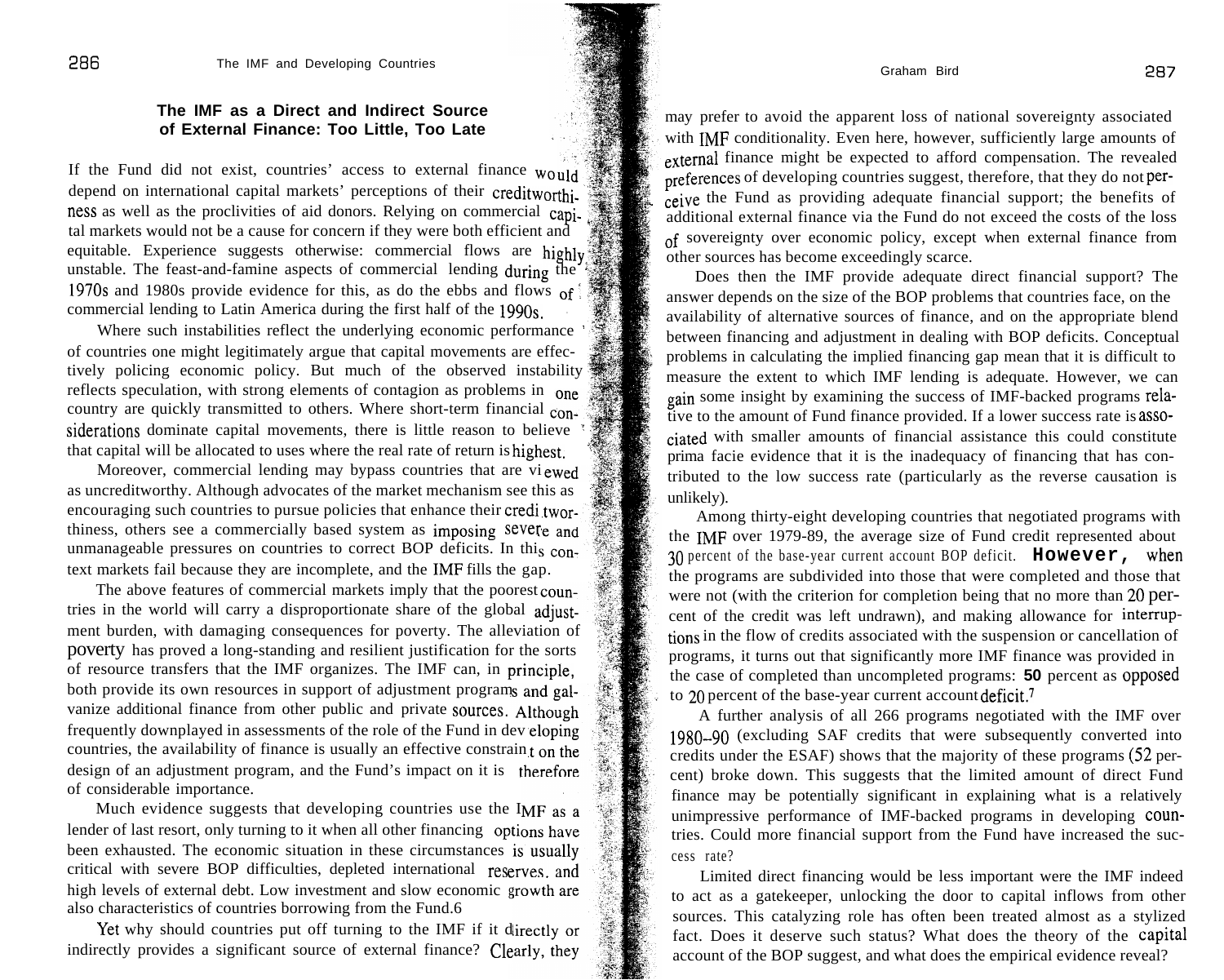Graham Bird

#### 288 The IMF and Developing Countries

should raise investors' confidence. On the other hand, where rising interest rates are seen as a precursor of economic recession and where devaluation figures of IMF-supported programs is not strong. Combine this with the significant Theory suggests that the relationship between IMF lending and oth er forms of lending could cut either way. To the extent that IMF-backed pro-' grams are associated with rising domestic interest rates as well as the  $elimi$ . nation of currency overvaluation and are seen as part of a coherent econo $_{\text{m}}$ . ic strategy to which the government is committed, the Fund's involvement generates expectations of further devaluation, there will be incentives for capital to leave. The IMF may be seen as providing a "seal of good housekeeping," but its involvement may also be seen as a summary indication of severe economic distress. Moreover, as will be seen later, the track record inertial component of Fund lending that was identified earlier, and it becomes unsound to presume that Fund involvement will be short-lived and associated with a significant turnaround in economic performance. Even where an improvement can be anticipated, such improvement may be insufficient to raise creditworthiness enough to affect capital t-lows. Marginal increases in creditworthiness will only be significant where they alter a country's credit rating.

the empirical evidence show? This also generates mixed results. Some <sup>3</sup> studies do indeed find a positive relationship between borrowing from the Fund and borrowing from private capital markets, but even where this is i statistically significant it is generally rather weak. Others find a negative but statistically insignificant relationship.\* New tests based on 235 observations involving developing countries that made purchases on the Fund during 1980-85 yielded the following correlation coefficients on private bor- ' rowing (with F ratios in parentheses): +0.095 (4.88), +0.008 (3.82), +0.046  $(1.96)$ , and  $+0.018$   $(3.23)$ , suggesting, at best, that the catalytic effect is If the theoretical analysis leads to ambiguous conclusions, what does weak.

Further empirical evidence on the catalytic effect may be gleaned by examining the performance of the capital account of the BOP following the negotiation of a program with the IMF (reported more fully later). Based on taking a representative sample of sixteen developing countries over 1979-85, the net effect is found to be a reduced capital inflow. Countries matched by new disbursements. Rather than serving to generate new flows, IMF credits are often in effect repaying other creditors. seem to be using a substantial part of any observed improvement in the current account to finance the repayment of foreign loans, which are not then

This evidence also allows some examination of the claim that the IMF's involvement will have a delayed effect on other forms of lending: is the catalytic effect lagged? In fact, the negative relationship appears to become progressively more pronounced during the three years following

the negotiation of a program with the Fund. Perhaps foreign investors start off with higher hopes than are later justified by events.

Case study evidence is also broadly consistent with the conclusion that I&IF lending does not have a strong catalytic effect. A reasonably detailed analysis of seventeen countries with IMF programs during 1979-89 reveals a clearly discernible catalytic effect in only two cases (the Gambia and Ghana), and even in these the effect was mainly on noncommercial flows. For the rest, including countries where IMF-backed programs were linked with debt rescheduling, no measurable effect on either public or commercial inflows was found. This case study evidence confirms the results of earlier case study work based on the period 1971-79 which concluded that IMF involvement was neither a necessary nor a sufficient condition for attracting capital from other sources ,9

Interviews conducted with commercial bank lenders during the late 1980s in the context of debt restructuring provide yet more evidence on the catalytic effect. All banks included IMF involvement in their country-risk matrices, but while some included it with a positive sign seeing the Fund as providing some implicit guarantee of sound economic management, others gave it a negative sign viewing IMF involvement as an indicator of the extreme severity of a country's economic difficulties.10

Since the Fund presents its central role as supporting and catalyzing other support for members' economic adjustment efforts, the failure to discover any strong argument for its existence either theoretically or empirically is of considerable relevance. The Fund's seal of approval does not seem to carry a very high market value. Future policy needs to address the apparently mythical status of the catalytic effect. Can it be strengthened? If not, should the IMF itself provide a larger proportion of the necessary external financing? Moreover, should the Fund distinguish more clearly between countries where the catalytic effect may be strong or weak, as well as between the forms of lending it is seeking to catalyze? If the IMF does seek to increase its own lending capacity, it must address a further issue since over the last fifteen years it has usually possessed spare lending capacity. What can it do to encourage its members to turn to it for assistance in situations other than quasi economic crisis? Yet again, a more complex and nuanced reform agenda is implied than one that seeks merely to close down the IMF or merge its lending operations with those of the World Bank.

#### **IMF Conditionality: Weaknesses in Design, but Slow to Change**

Important links exist between flows of external finance and IMF conditionality. First, programs have a greater chance of success if they are adequate-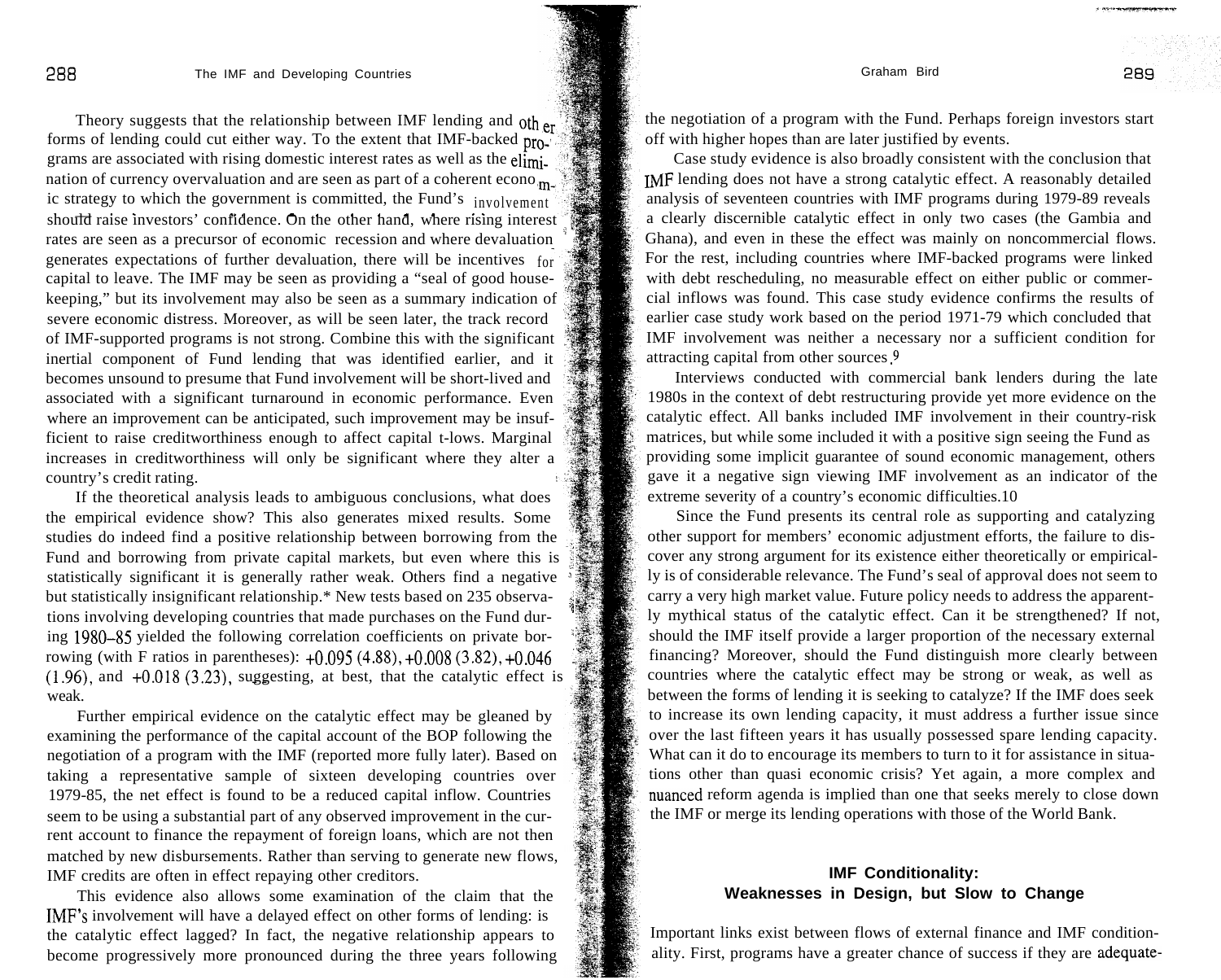Graham Bird **291**

ly financed. Second, the greater the success of IMF conditionality the greater the willingness of countries to turn to the Fund earlier, when they need less financial support, and the greater the willingness of private capital markets and aid donors to provide financial support. But have IMF programs been designed appropriately to meet the economic and political circumstances often found in developing countries? Has the IMF responded to criticisms of conditionality? And have developing countries implemented the programs that they have negotiated?

i Pr

During the last fifteen years the IMF has probably been criticized more over the issue of conditionality than anything else. Research has attempted to describe the policies favored by the Fund by putting them in the context of an underlying analytical framework. This has then been assessed in terms of its relevance to developing countries.

In essence, IMF-backed programs are based on a monetary (as opposed to monetarist) model of the BOP. This model not only rests on restrictive theoretical assumptions, such as the stability of the demand for money, that do not hold in many developing economies but also leads to policy conclusions that assume a degree of policy control beyond the reach of many developing countries for either technical or political reasons. It is hardly surprising that an essentially monetary framework focuses on the fundamental importance of controlling domestic monetary aggregates. This requires governments to hold credit under ceilings stipulated by the anticipated growth in money demand. But, in practice, the degree of financial control may be highly imperfect because of unreliable data, the difficulties of forecasting and regulating budgetary outcomes, vulnerability to shocks, and the unpredictable responses of banks, financial institutions, and the private sector to government policy.

The model creates an attention bias toward monetary excesses as the principal cause of BOP problems and away from fiscal imbalances and problems that stem from structural weaknesses in production and trade. A danger is that the policy recommendations that follow from it may be at best inefficient, imposing significant costs on borrowing countries in terms of lost output and employment as well as human development, and therefore imposing social and political instability. At worst, these recommendations may be ineffective, failing to induce the sought-after strengthening in the BOP.11

In this context, IMF conditionality offers a demand-based solution to what is frequently just as much a supply-side problem. A large amount of evidence shows that BOP difficulties in developing countries are caused by external factors such as adverse movements in the terms of trade or increases in world interest rates as well as by domestic economic mismanagement.12 Indeed, recent evidence from the IMF shows little support for the idea that it is excessive monetary growth that distinguishes between those

developing countries that turn to it and those that do not.13 Neostructuralist critics have gone on from this to claim that IMF conditionality not only is irrelevant to the real problem but also has a negative effect via its stagflationary consequences. l4

A more recent source of criticism has been that the financial programming model used by the Fund is too static, failing to deal adequately with the time lags, uncertainties, and elastic expectations that underlie the adjustment process .15 Moreover, the model clearly is oriented toward BOP stabilization rather than toward economic growth, which is treated as exogenous. Attempts to modify the model to endogenize economic growth therefore serve only to illustrate its fundamental shortcomings. Its inability to deal with economic growth in a formal fashion has, so it is claimed by some critics, resulted in a narrow approach to the supply side of the economy, which concentrates on reducing price distortions, encouraging privatization, and curtailing public expenditure. A shift toward less state intervention and a greater reliance on market forces is seen by the Fund as the principal means by which aggregate supply may be increased.16

Excessive reliance on the financial programming model may be a source of much of the inflexibility in implementation and the overemphasis on quantitative targets of which the IMF has been accused. Such preoccupations tend to replace more meaningful qualitative discussion of the overall thrust and complexion of policy, with the result that governments remain uncommitted to the programs that result from negotiations and may even feel alienated from the measures they are supposed to implement. Even when flexibility is present, some critics have claimed that it reflects bargaining power rather than economic circumstances and that it is driven largely by the political self interests of the Fund's major shareholders.17

Using the financial programming model has not, however, prevented the IMF from favoring the exchange rate as an expenditure-switching policy; a subarea of research has concentrated on the likely effects of devaluation in developing countries. Criticisms of devaluation have not only ranged over familiar elasticity pessimism territory and the inflationary consequences of devaluation but have also covered the contractionary effects of devaluation and, more recently, the erosion of counter-inflationary credibility that is associated with frequent use of the exchange rate instrument, although the Mexican peso crisis reminds us of the BOP consequences of currency. $18$ 

All this material is contentious, and for each claim there is a counterclaim. To the claim that the financial programming model reveals the underlying monetarist credentials of the Fund is the counterclaim that the model may easily be interpreted in a neo-Keynesian context but that, in any : case, IMF missions do not slavishly follow any formal model. To the claim that the Fund is short-termist, there is the counterclaim that it makes loans